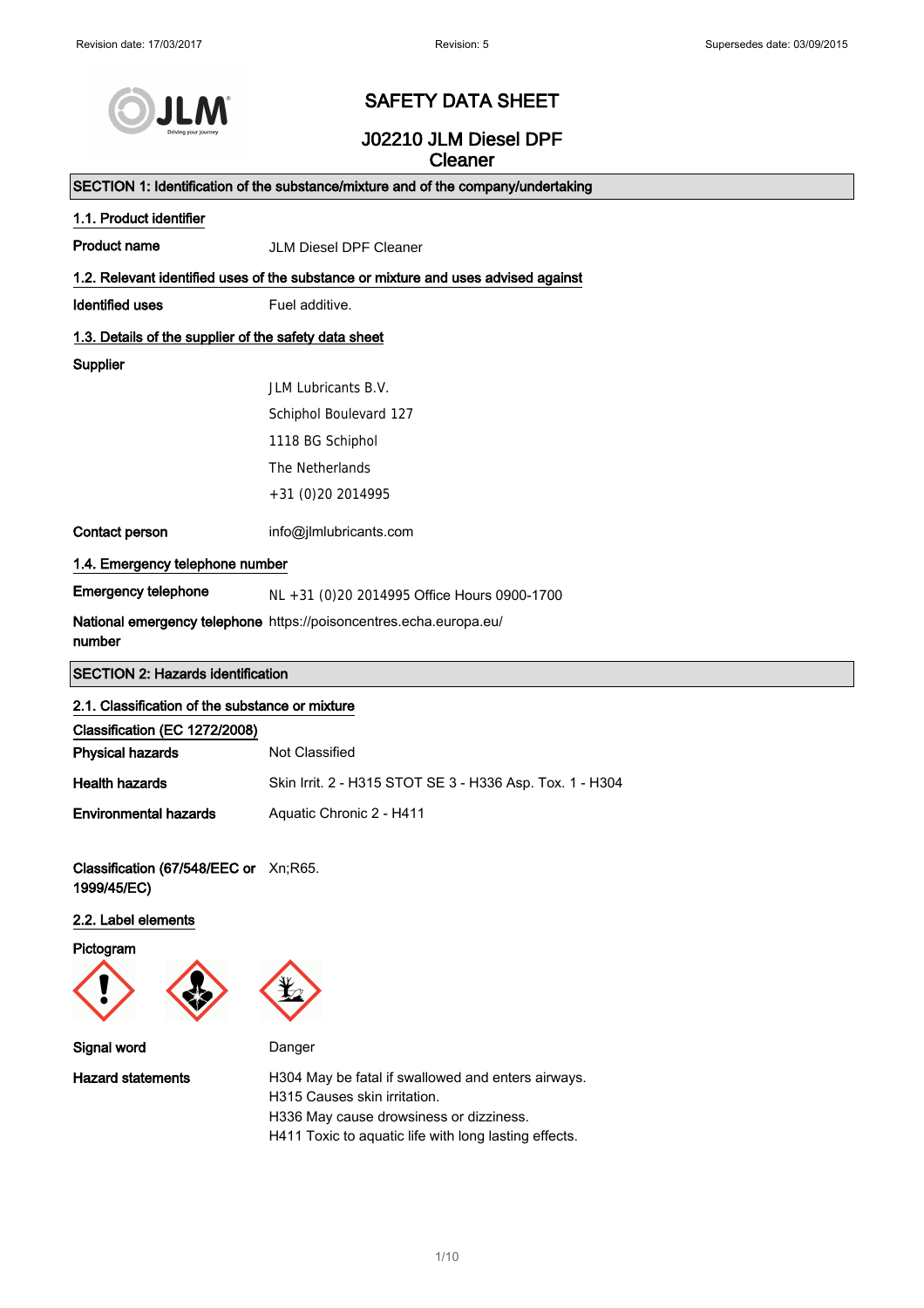

٦

| <b>Precautionary statements</b>           | P102 Keep out of reach of children.<br>P101 If medical advice is needed, have product container or label at hand.<br>P261 Avoid breathing vapour/ spray.<br>P264 Wash contaminated skin thoroughly after handling.<br>P273 Avoid release to the environment.<br>P301+P310 IF SWALLOWED: Immediately call a POISON CENTER/ doctor.<br>P331 Do NOT induce vomiting.<br>P501 Dispose of contents/ container in accordance with local regulations.                                                                                                                                                                                                                                               |
|-------------------------------------------|----------------------------------------------------------------------------------------------------------------------------------------------------------------------------------------------------------------------------------------------------------------------------------------------------------------------------------------------------------------------------------------------------------------------------------------------------------------------------------------------------------------------------------------------------------------------------------------------------------------------------------------------------------------------------------------------|
| Contains                                  | Distillates (Petroleum), Hydrotreated Light                                                                                                                                                                                                                                                                                                                                                                                                                                                                                                                                                                                                                                                  |
| Supplementary precautionary<br>statements | P271 Use only outdoors or in a well-ventilated area.<br>P280 Wear protective gloves/ protective clothing/ eye protection/ face protection.<br>P302+P352 IF ON SKIN: Wash with plenty of water.<br>P304+P340 IF INHALED: Remove person to fresh air and keep comfortable for breathing.<br>P312 Call a POISON CENTER/ doctor if you feel unwell.<br>P321 Specific treatment (see medical advice on this label).<br>P332+P313 If skin irritation occurs: Get medical advice/ attention.<br>P362+P364 Take off contaminated clothing and wash it before reuse.<br>P391 Collect spillage.<br>P403+P233 Store in a well-ventilated place. Keep container tightly closed.<br>P405 Store locked up. |

#### 2.3. Other hazards

SECTION 3: Composition/information on ingredients

# 3.2. Mixtures

| Distillates (Petroleum), Hydrotreated Light |                                                 |    |
|---------------------------------------------|-------------------------------------------------|----|
| CAS number: 64742-47-8                      | EC number: 265-149-8                            |    |
|                                             |                                                 |    |
| <b>Classification</b>                       | Classification (67/548/EEC or 1999/45/EC)       |    |
| Flam. Liq. 3 - H226                         | Xn;R65                                          |    |
| Skin Irrit. 2 - H315                        |                                                 |    |
| STOT SE 3 - H336                            |                                                 |    |
| Asp. Tox. 1 - H304                          |                                                 |    |
| Aquatic Chronic 2 - H411                    |                                                 |    |
| <b>TOLUENE</b>                              |                                                 | 1% |
| CAS number: 108-88-3                        | EC number: 203-625-9                            |    |
| Classification                              | Classification (67/548/EEC or 1999/45/EC)       |    |
| Flam. Liq. 2 - H225                         | F;R11 Repr. Cat. 3;R63 Xn;R48/20,R65 Xi;R38 R67 |    |
| Skin Irrit. 2 - H315                        |                                                 |    |
| Repr. 2 - H361d                             |                                                 |    |
| STOT SE 3 - H336                            |                                                 |    |
| STOT RE 2 - H373                            |                                                 |    |
| Asp. Tox. 1 - H304                          |                                                 |    |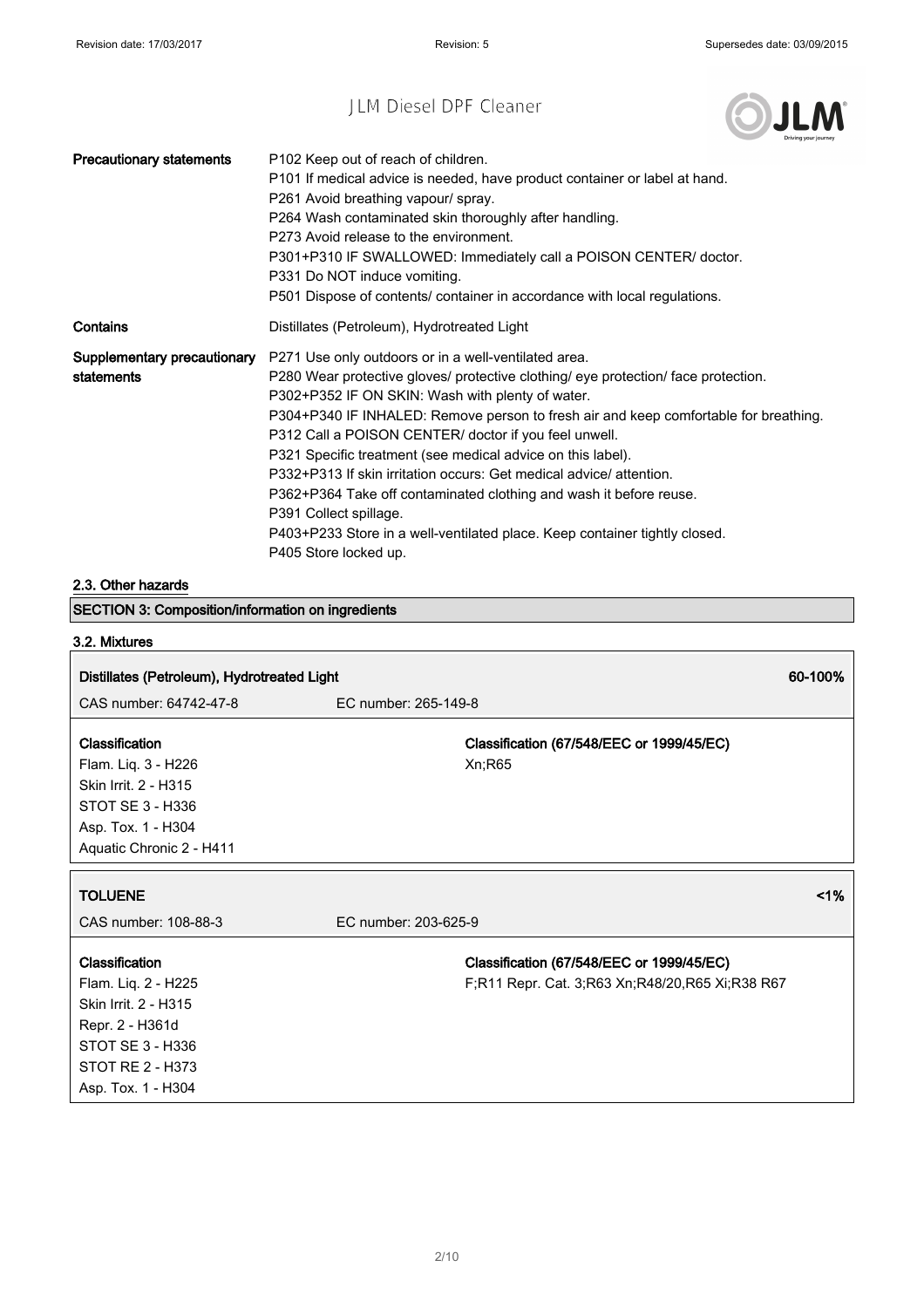JLM

## JLM Diesel DPF Cleaner

| 2-Ethylhexanoic Acid                       |                                                                                    | 1%       |
|--------------------------------------------|------------------------------------------------------------------------------------|----------|
| CAS number: 149-57-5                       | EC number: 205-743-6                                                               |          |
| Classification                             | Classification (67/548/EEC or 1999/45/EC)                                          |          |
| Repr. 2 - H361d                            | Repr. Cat. 3;R63                                                                   |          |
| 1,2,4-TRIMETHYLBENZENE                     |                                                                                    | < 0.005% |
| CAS number: 95-63-6                        | EC number: 202-436-9                                                               |          |
|                                            |                                                                                    |          |
| Classification                             | Classification (67/548/EEC or 1999/45/EC)                                          |          |
| Flam. Liq. 3 - H226<br>Acute Tox. 4 - H332 | R10 Xn;R20 Xi;R36/37/38 N;R51/53                                                   |          |
| Skin Irrit. 2 - H315                       |                                                                                    |          |
| Eye Irrit. 2 - H319                        |                                                                                    |          |
| STOT SE 3 - H335                           |                                                                                    |          |
| Aquatic Chronic 2 - H411                   |                                                                                    |          |
|                                            |                                                                                    |          |
| <b>CUMENE</b>                              |                                                                                    | < 0.001% |
| CAS number: 98-82-8                        | EC number: 202-704-5                                                               |          |
| Classification                             | Classification (67/548/EEC or 1999/45/EC)                                          |          |
| Flam. Liq. 3 - H226                        | R10 Xn; R65 Xi; R37 N; R51/53                                                      |          |
| <b>STOT SE 3 - H335</b>                    |                                                                                    |          |
| Asp. Tox. 1 - H304                         |                                                                                    |          |
| Aquatic Chronic 2 - H411                   |                                                                                    |          |
| <b>MESITYLENE</b>                          |                                                                                    | < 0.001% |
| CAS number: 108-67-8                       | EC number: 203-604-4                                                               |          |
|                                            |                                                                                    |          |
| Classification                             | Classification (67/548/EEC or 1999/45/EC)                                          |          |
| Flam. Liq. 3 - H226<br>STOT SE 3 - H335    | R10 Xi;R37 N;R51/53                                                                |          |
| Aquatic Chronic 2 - H411                   |                                                                                    |          |
|                                            |                                                                                    |          |
| <b>NAPHTHALENE</b>                         |                                                                                    | < 0.001% |
| CAS number: 91-20-3                        | EC number: 202-049-5                                                               |          |
| M factor (Acute) = $1$                     | M factor (Chronic) = $1$                                                           |          |
| Classification                             | Classification (67/548/EEC or 1999/45/EC)                                          |          |
| Acute Tox. 4 - H302                        | Carc. Cat. 3;R40 Xn;R22 N;R50/53                                                   |          |
| Carc. 2 - H351                             |                                                                                    |          |
| Aquatic Acute 1 - H400                     |                                                                                    |          |
| Aquatic Chronic 1 - H410                   |                                                                                    |          |
|                                            | The Full Text for all R-Phrases and Hazard Statements are Displayed in Section 16. |          |
|                                            |                                                                                    |          |

## SECTION 4: First aid measures

## 4.1. Description of first aid measures

General information Get medical attention if any discomfort continues.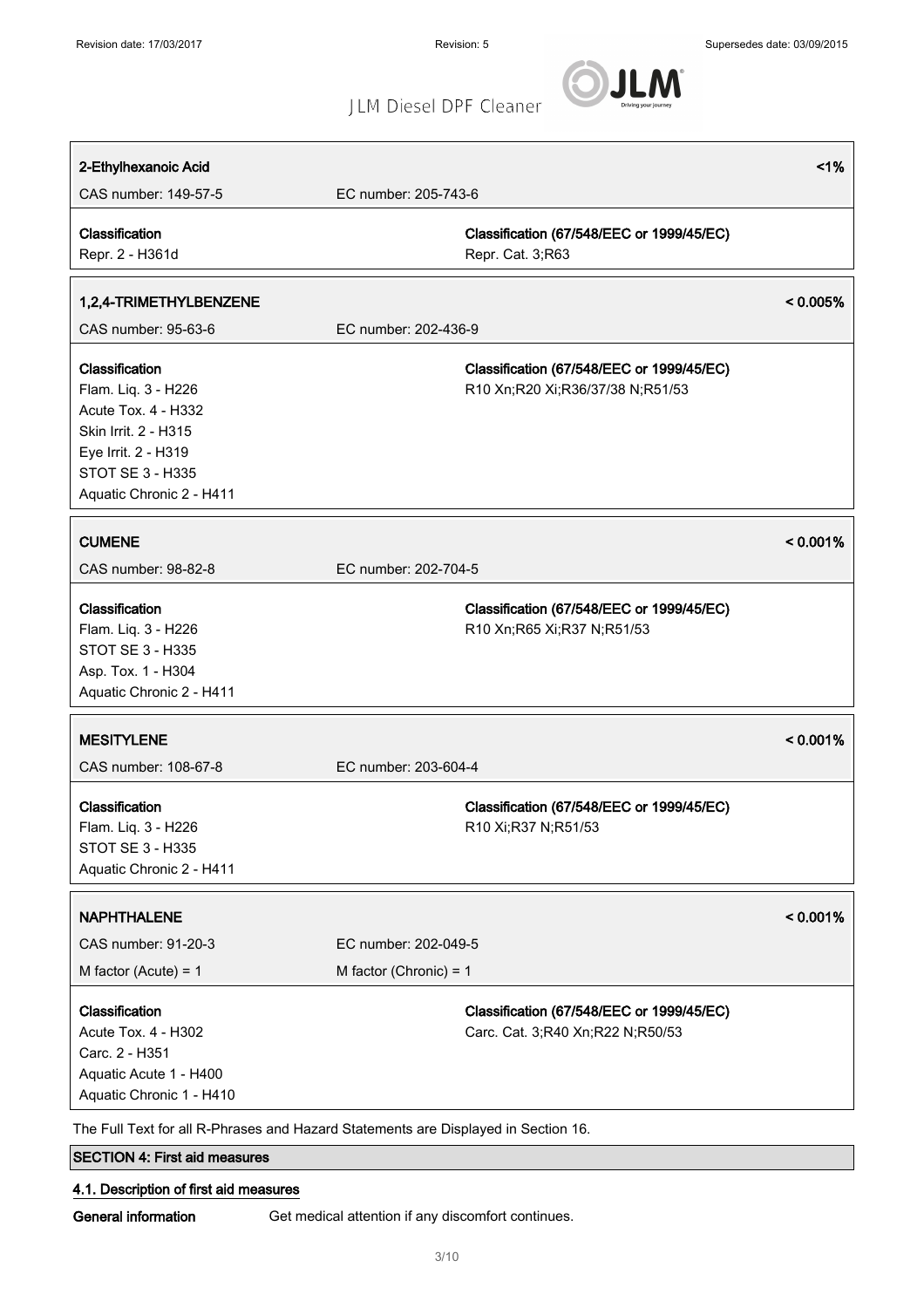

| Inhalation                                                                      | Move affected person to fresh air and keep warm and at rest in a position comfortable for<br>breathing. Get medical attention if any discomfort continues.                                                                    |  |  |
|---------------------------------------------------------------------------------|-------------------------------------------------------------------------------------------------------------------------------------------------------------------------------------------------------------------------------|--|--|
| Ingestion                                                                       | If medical attention is not immediately available, Rinse mouth thoroughly with water. Never<br>give anything by mouth to an unconscious person. Do not induce vomiting. Get medical<br>attention if any discomfort continues. |  |  |
| <b>Skin contact</b>                                                             | Remove contaminated clothing immediately and wash skin with soap and water.                                                                                                                                                   |  |  |
| Eye contact                                                                     | Rinse immediately with plenty of water. Remove any contact lenses and open eyelids wide<br>apart. Get medical attention if any discomfort continues.                                                                          |  |  |
|                                                                                 | 4.2. Most important symptoms and effects, both acute and delayed                                                                                                                                                              |  |  |
| <b>General information</b>                                                      | The severity of the symptoms described will vary dependent on the concentration and the<br>length of exposure. Get medical attention promptly if symptoms occur after washing.                                                |  |  |
| Inhalation                                                                      | Vapours may cause drowsiness and dizziness.                                                                                                                                                                                   |  |  |
| Ingestion                                                                       | Nausea, vomiting. Entry into the lungs following ingestion or vomiting may cause chemical<br>pneumonitis.                                                                                                                     |  |  |
| <b>Skin contact</b>                                                             | Prolonged contact may cause redness, irritation and dry skin.                                                                                                                                                                 |  |  |
| Eye contact                                                                     | Irritating to eyes. Symptoms following overexposure may include the following: Redness.<br>Pain.                                                                                                                              |  |  |
| 4.3. Indication of any immediate medical attention and special treatment needed |                                                                                                                                                                                                                               |  |  |
| Notes for the doctor                                                            | No specific recommendations. Treat symptomatically.                                                                                                                                                                           |  |  |
| <b>SECTION 5: Firefighting measures</b>                                         |                                                                                                                                                                                                                               |  |  |
| 5.1. Extinguishing media                                                        |                                                                                                                                                                                                                               |  |  |
| Suitable extinguishing media                                                    | Extinguish with alcohol-resistant foam, carbon dioxide or dry powder. Do not use water, if<br>avoidable.                                                                                                                      |  |  |
| Unsuitable extinguishing<br>media                                               | Water.                                                                                                                                                                                                                        |  |  |
| 5.2. Special hazards arising from the substance or mixture                      |                                                                                                                                                                                                                               |  |  |
| Specific hazards                                                                | Protection against nuisance dust must be used when the airborne concentration exceeds 10<br>mg/m3. No unusual fire or explosion hazards noted.                                                                                |  |  |
| <b>Hazardous combustion</b><br>products                                         | Oxides of carbon. Thermal decomposition or combustion may liberate carbon oxides and<br>other toxic gases or vapours.                                                                                                         |  |  |
| 5.3. Advice for firefighters                                                    |                                                                                                                                                                                                                               |  |  |
| Protective actions during<br>firefighting                                       | No specific firefighting precautions known.                                                                                                                                                                                   |  |  |
| Special protective equipment<br>for firefighters                                | Use protective equipment appropriate for surrounding materials.                                                                                                                                                               |  |  |
|                                                                                 | <b>SECTION 6: Accidental release measures</b>                                                                                                                                                                                 |  |  |

## 6.1. Personal precautions, protective equipment and emergency procedures

Personal precautions For personal protection, see Section 8.

### 6.2. Environmental precautions

Environmental precautions Do not discharge into drains or watercourses or onto the ground.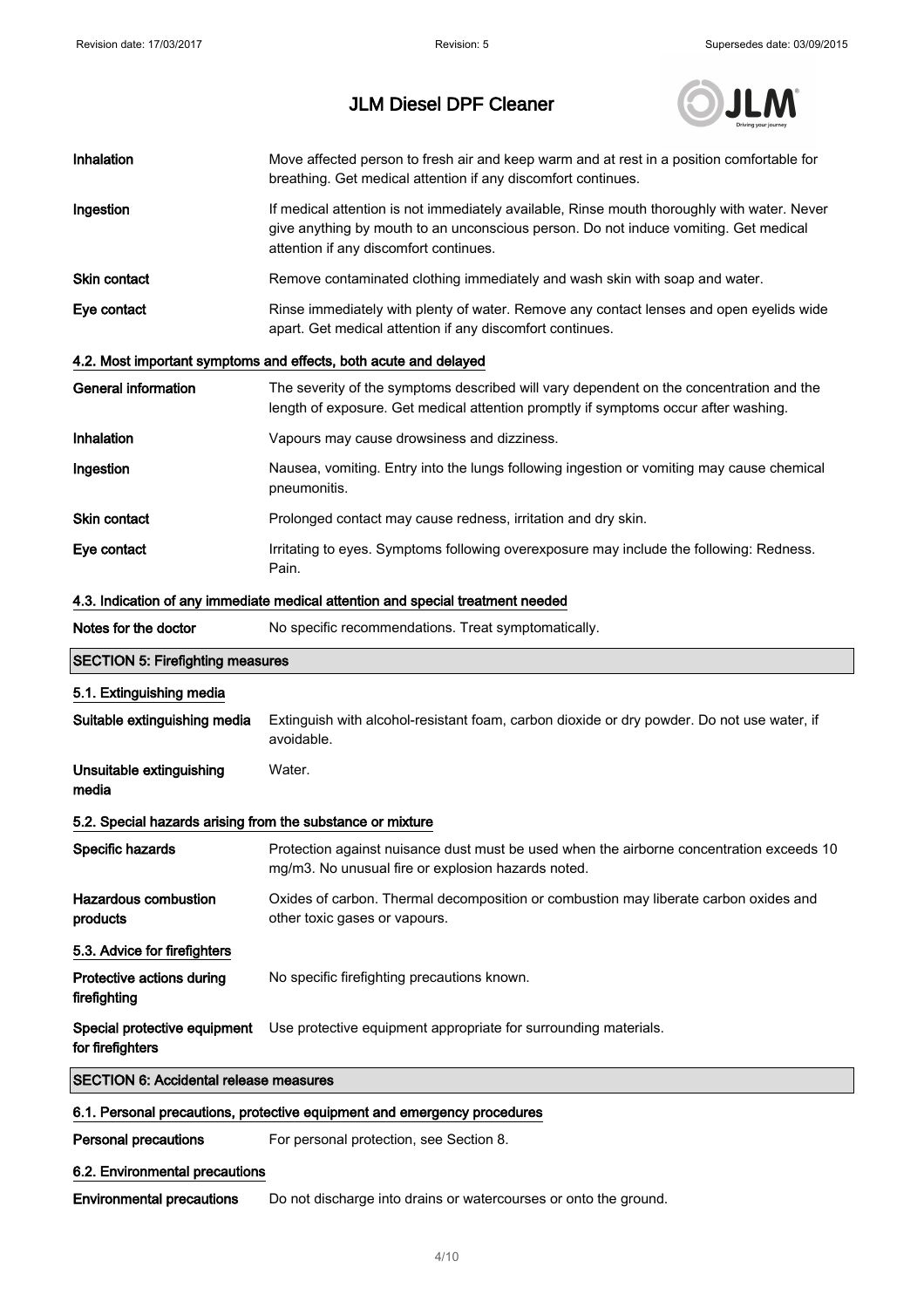

#### 6.3. Methods and material for containment and cleaning up

| Methods for cleaning up | Small Spillages: Absorb spillage with sand or other inert absorbent. For waste disposal, see |
|-------------------------|----------------------------------------------------------------------------------------------|
|                         | Section 13.                                                                                  |

#### 6.4. Reference to other sections

Reference to other sections For personal protection, see Section 8.

#### SECTION 7: Handling and storage

#### 7.1. Precautions for safe handling

Usage precautions **Avoid spilling.** Avoid contact with skin and eyes.

#### 7.2. Conditions for safe storage, including any incompatibilities

Storage precautions Keep separate from food, feedstuffs, fertilisers and other sensitive material. Store in closed original container at temperatures between 0°C and 40°C. Storage class Chemical storage.

#### 7.3. Specific end use(s)

Specific end use(s) The identified uses for this product are detailed in Section 1.2.

#### SECTION 8: Exposure Controls/personal protection

#### 8.1. Control parameters

#### Occupational exposure limits

#### TOLUENE

Long-term exposure limit (8-hour TWA): WEL 50 ppm(Sk) 191 mg/m3(Sk) Short-term exposure limit (15-minute): WEL 150 ppm(Sk) 574 mg/m3(Sk)

#### 1,2,4-TRIMETHYLBENZENE

Long-term exposure limit (8-hour TWA): 25 ppm 125

#### CUMENE

Long-term exposure limit (8-hour TWA): WEL 25 ppm(Sk) 125 mg/m3(Sk) Short-term exposure limit (15-minute): WEL 50 ppm(Sk) 250 mg/m3(Sk)

#### NAPHTHALENE

Long-term exposure limit (8-hour TWA): WEL 10 ppm 53 mg/m<sup>3</sup> Short-term exposure limit (15-minute): WEL 15 ppm 80 mg/m<sup>3</sup> WEL = Workplace Exposure Limit

#### 8.2. Exposure controls



Eye/face protection Eyewear complying with an approved standard should be worn if a risk assessment indicates eye contact is possible. Unless the assessment indicates a higher degree of protection is required, the following protection should be worn: Tight-fitting safety glasses. Hand protection **Chemical-resistant, impervious gloves complying with an approved standard should be worn if** a risk assessment indicates skin contact is possible. Hygiene measures Wash contaminated clothing before reuse. Wash hands after handling. Respiratory protection No specific recommendations.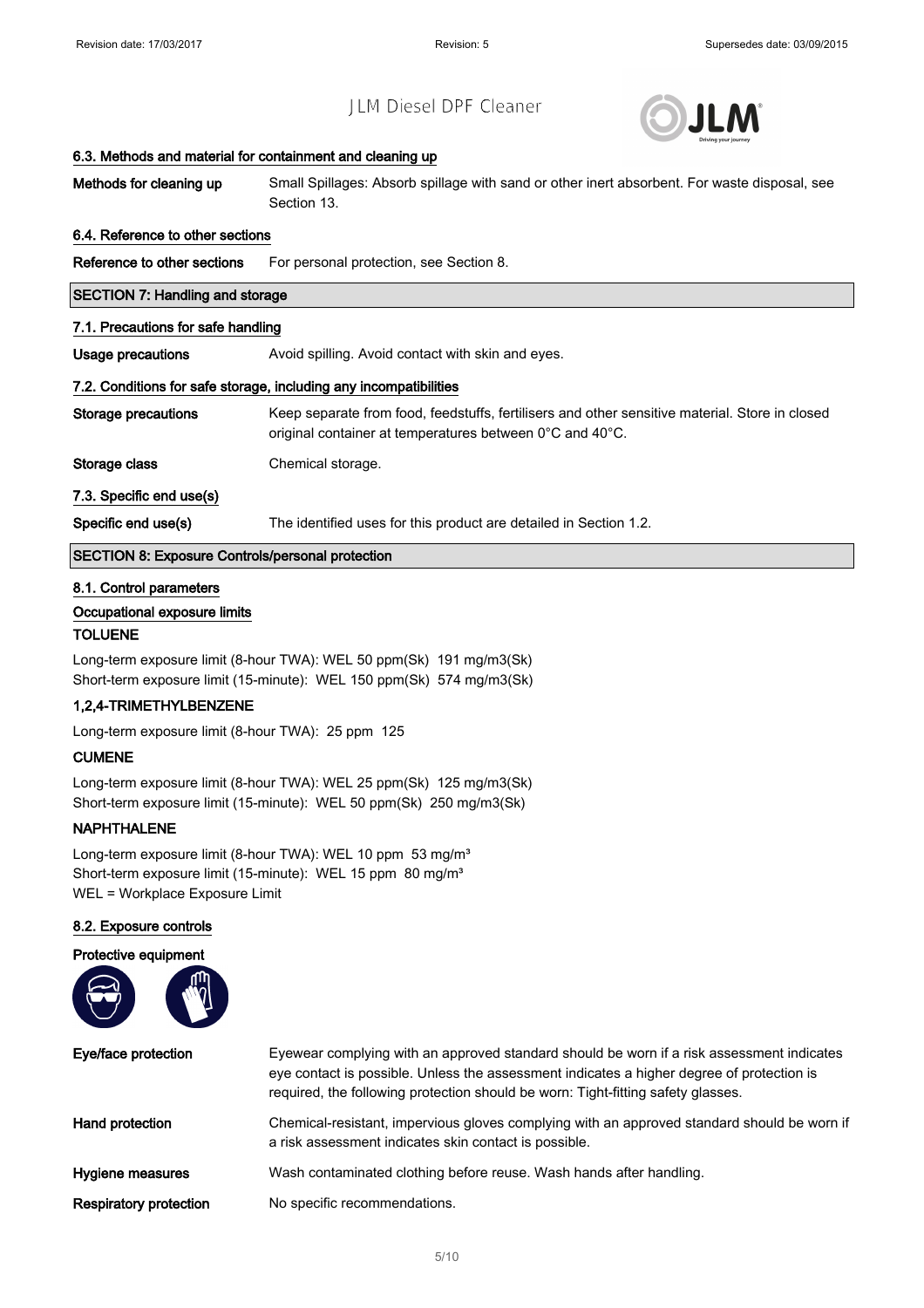

| <b>Environmental exposure</b><br>controls                  | Residues and empty containers should be taken care of as hazardous waste according to<br>local and national provisions.      |  |  |
|------------------------------------------------------------|------------------------------------------------------------------------------------------------------------------------------|--|--|
| <b>SECTION 9: Physical and Chemical Properties</b>         |                                                                                                                              |  |  |
| 9.1. Information on basic physical and chemical properties |                                                                                                                              |  |  |
| Appearance                                                 | Liquid.                                                                                                                      |  |  |
| Colour                                                     | Amber.                                                                                                                       |  |  |
| Odour                                                      | Almost odourless.                                                                                                            |  |  |
| рH                                                         | Scientifically unjustified.                                                                                                  |  |  |
| <b>Melting point</b>                                       | Not determined.                                                                                                              |  |  |
| Initial boiling point and range                            | 192 - 256°C @ 760 mm Hg                                                                                                      |  |  |
| Flash point                                                | >70°C CC (Closed cup).                                                                                                       |  |  |
| <b>Evaporation rate</b>                                    | Not determined.                                                                                                              |  |  |
| Upper/lower flammability or<br>explosive limits            | Lower flammable/explosive limit: 0.6 Upper flammable/explosive limit: 7.0                                                    |  |  |
| Vapour pressure                                            | 350 Pa @ °C                                                                                                                  |  |  |
| Vapour density                                             | $> 1$ (Air = 1)                                                                                                              |  |  |
| <b>Relative density</b>                                    | $0.80 - 0.82$ @ 20°C                                                                                                         |  |  |
| Solubility(ies)                                            | Immiscible with water.                                                                                                       |  |  |
| Auto-ignition temperature                                  | $225^{\circ}$ C                                                                                                              |  |  |
| <b>Viscosity</b>                                           | Kinematic viscosity $\leq$ 20.5 mm <sup>2</sup> /s.                                                                          |  |  |
| <b>Explosive properties</b>                                | Scientifically unjustified.                                                                                                  |  |  |
| <b>Oxidising properties</b>                                | Does not meet the criteria for classification as oxidising.                                                                  |  |  |
| 9.2. Other information                                     |                                                                                                                              |  |  |
| Volatile organic compound                                  | This product contains a maximum VOC content of 99.4 %.                                                                       |  |  |
| <b>SECTION 10: Stability and reactivity</b>                |                                                                                                                              |  |  |
| 10.1. Reactivity                                           |                                                                                                                              |  |  |
| Reactivity                                                 | There are no known reactivity hazards associated with this product.                                                          |  |  |
| 10.2. Chemical stability                                   |                                                                                                                              |  |  |
| <b>Stability</b>                                           | Stable at normal ambient temperatures and when used as recommended. Avoid the following<br>conditions: Heat, sparks, flames. |  |  |
| 10.3. Possibility of hazardous reactions                   |                                                                                                                              |  |  |
| Possibility of hazardous<br>reactions                      | Not relevant. Will not polymerise.                                                                                           |  |  |
| 10.4. Conditions to avoid                                  |                                                                                                                              |  |  |
| Conditions to avoid                                        | Avoid heat. Avoid contact with the following materials: Strong oxidising agents.                                             |  |  |
| 10.5. Incompatible materials                               |                                                                                                                              |  |  |
| Materials to avoid                                         | Strong oxidising agents.                                                                                                     |  |  |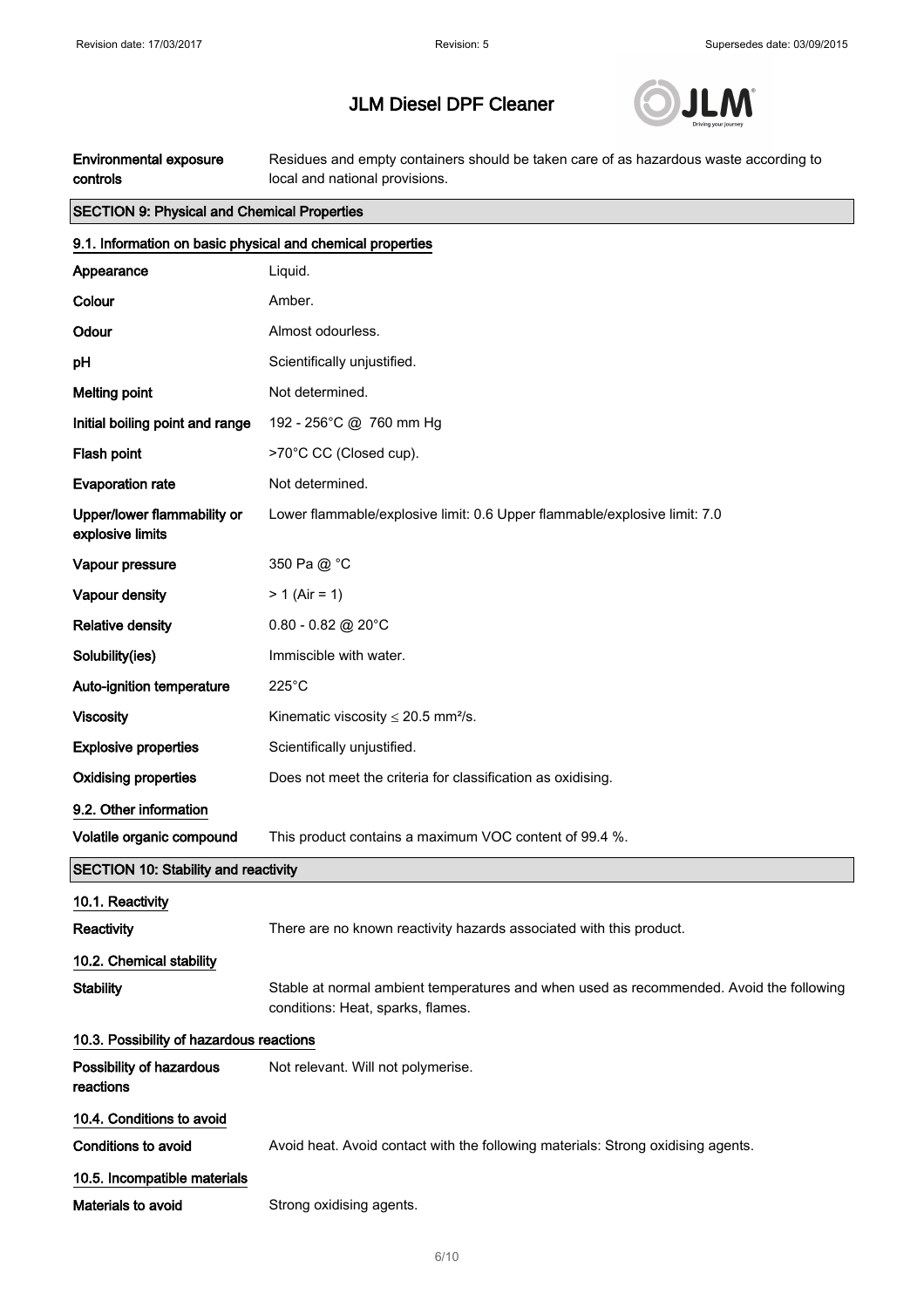

| 10.6. Hazardous decomposition products                      |                                                                                                                                |  |  |  |
|-------------------------------------------------------------|--------------------------------------------------------------------------------------------------------------------------------|--|--|--|
| Hazardous decomposition<br>products                         | Oxides of carbon. Thermal decomposition or combustion may liberate carbon oxides and<br>other toxic gases or vapours.          |  |  |  |
| <b>SECTION 11: Toxicological information</b>                |                                                                                                                                |  |  |  |
|                                                             | 11.1. Information on toxicological effects                                                                                     |  |  |  |
| <b>Toxicological effects</b>                                | No information available.                                                                                                      |  |  |  |
| <b>Aspiration hazard</b>                                    |                                                                                                                                |  |  |  |
| <b>Aspiration hazard</b>                                    | May be fatal if swallowed and enters airways.                                                                                  |  |  |  |
| <b>SECTION 12: Ecological Information</b>                   |                                                                                                                                |  |  |  |
| Ecotoxicity                                                 | Toxic to aquatic life with long lasting effects.                                                                               |  |  |  |
| 12.1. Toxicity                                              |                                                                                                                                |  |  |  |
| 12.2. Persistence and degradability                         |                                                                                                                                |  |  |  |
| Persistence and degradability The product is biodegradable. |                                                                                                                                |  |  |  |
| 12.3. Bioaccumulative potential                             |                                                                                                                                |  |  |  |
| <b>Bioaccumulative potential</b>                            | No data available on bioaccumulation.                                                                                          |  |  |  |
| 12.4. Mobility in soil                                      |                                                                                                                                |  |  |  |
| <b>Mobility</b>                                             | The product is insoluble in water and will spread on the water surface.                                                        |  |  |  |
| 12.5. Results of PBT and vPvB assessment                    |                                                                                                                                |  |  |  |
| <b>Results of PBT and vPvB</b><br>assessment                | This product does not contain any substances classified as PBT or vPvB.                                                        |  |  |  |
| 12.6. Other adverse effects                                 |                                                                                                                                |  |  |  |
| Other adverse effects                                       | None known.                                                                                                                    |  |  |  |
| <b>SECTION 13: Disposal considerations</b>                  |                                                                                                                                |  |  |  |
| 13.1. Waste treatment methods                               |                                                                                                                                |  |  |  |
| <b>Disposal methods</b>                                     | Dispose of waste to licensed waste disposal site in accordance with the requirements of the<br>local Waste Disposal Authority. |  |  |  |
| <b>SECTION 14: Transport information</b>                    |                                                                                                                                |  |  |  |
| 14.1. UN number                                             |                                                                                                                                |  |  |  |
| UN No. (ADR/RID)                                            | 3082                                                                                                                           |  |  |  |
| UN No. (IMDG)                                               | 3082                                                                                                                           |  |  |  |
| UN No. (ICAO)                                               | 3082                                                                                                                           |  |  |  |
| UN No. (ADN)                                                | 3082                                                                                                                           |  |  |  |
| 14.2. UN proper shipping name                               |                                                                                                                                |  |  |  |
| Proper shipping name<br>(ADR/RID)                           | ENVIRONMENTALLY HAZARDOUS SUBSTANCE, LIQUID, N.O.S. (Contains Distillates<br>(Petroleum), Hydrotreated Light)                  |  |  |  |
| Proper shipping name (IMDG)                                 | ENVIRONMENTALLY HAZARDOUS SUBSTANCE, LIQUID, N.O.S. (Contains Distillates<br>(Petroleum), Hydrotreated Light)                  |  |  |  |
|                                                             |                                                                                                                                |  |  |  |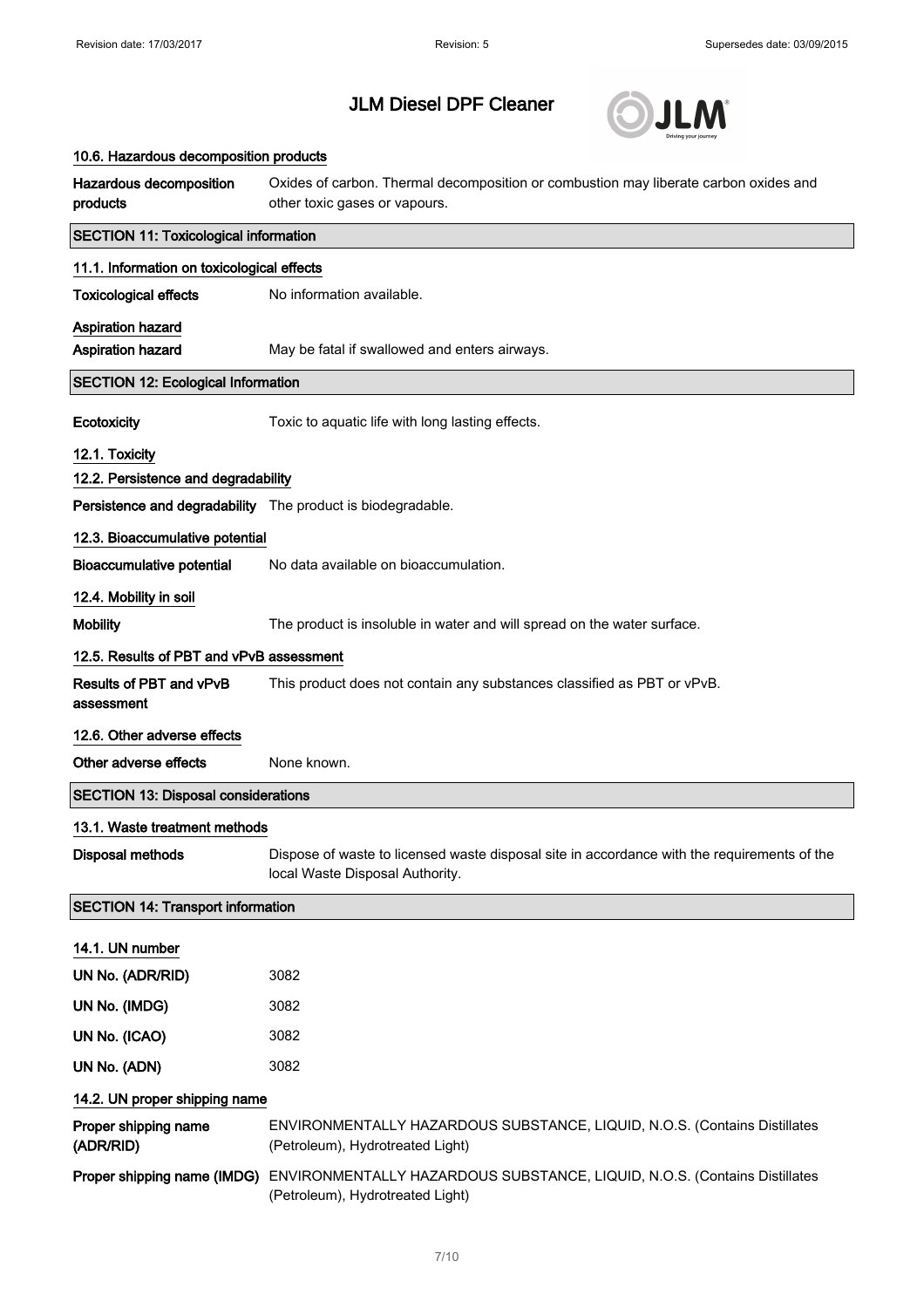

|                            | <b>Proper shipping name (ICAO)</b> ENVIRONMENTALLY HAZARDOUS SUBSTANCE, LIQUID, N.O.S. (Contains Distillates |
|----------------------------|--------------------------------------------------------------------------------------------------------------|
|                            | (Petroleum), Hydrotreated Light)                                                                             |
| Dropor obinning nomo (ADN) | $ENNIDOMIMENTAIIV UAZADDOIC CIDCTANICE LIOIID NOC (Contoino Dictillotoo)$                                    |

per shipping name (ADN) ENVIRONMENTALLY HAZARDOUS SUBSTANCE, LIQUID, N.O.S. (Contains Distillates (Petroleum), Hydrotreated Light)

| 14.3. Transport hazard class(es) |  |  |
|----------------------------------|--|--|
|                                  |  |  |

| <b>ADR/RID class</b>               | 9  |
|------------------------------------|----|
| <b>ADR/RID classification code</b> | M6 |
| ADR/RID label                      | 9  |
| <b>IMDG class</b>                  | Й  |
| ICAO class/division                | 9  |
| ADN class                          | g  |
|                                    |    |

#### Transport labels

$$
\langle \prod_{\mathbf{y}} \rangle
$$

| Ш |
|---|
| Ш |
| Ш |
| Ш |
|   |

### 14.5. Environmental hazards

Environmentally hazardous substance/marine pollutant



#### 14.6. Special precautions for user

| $F-A, S-F$ |
|------------|
| 3          |
| $\cdot$ 3Z |
| 90         |
| (E)        |
|            |

### 14.7. Transport in bulk according to Annex II of MARPOL and the IBC Code

Transport in bulk according to Not applicable. Annex II of MARPOL 73/78 and the IBC Code

SECTION 15: Regulatory information

15.1. Safety, health and environmental regulations/legislation specific for the substance or mixture

National regulations EH40/2005 Workplace exposure limits.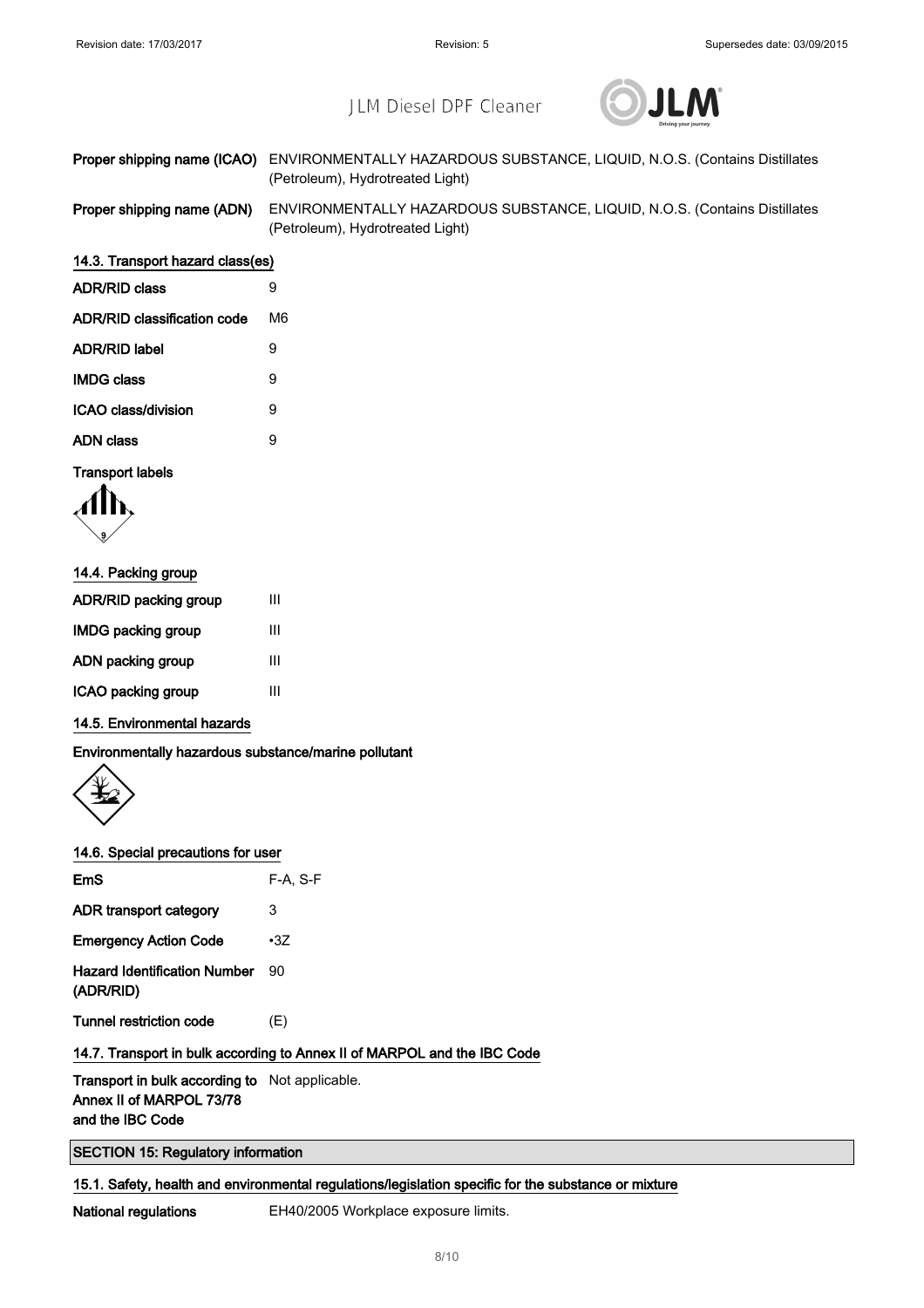| <b>EU</b> legislation                                            | Regulation (EC) No 1272/2008 of the European Parliament and of the Council of 16<br>December 2008 on classification, labelling and packaging of substances and mixtures (as<br>amended).                       |
|------------------------------------------------------------------|----------------------------------------------------------------------------------------------------------------------------------------------------------------------------------------------------------------|
|                                                                  | Regulation (EC) No 1907/2006 of the European Parliament and of the Council of 18<br>December 2006 concerning the Registration, Evaluation, Authorisation and Restriction of<br>Chemicals (REACH) (as amended). |
|                                                                  | Dangerous Preparations Directive 1999/45/EC.<br>Dangerous Substances Directive 67/548/EEC.<br>OJLM                                                                                                             |
| <b>Authorisations (Title VII</b><br><b>Regulation 1907/2006)</b> | No specific authorisations are known for this product.                                                                                                                                                         |
| <b>Restrictions (Title VIII</b><br><b>Regulation 1907/2006)</b>  | No specific restrictions on use are known for this product.                                                                                                                                                    |

## 15.2. Chemical safety assessment

No chemical safety assessment has been carried out.

## SECTION 16: Other information

| <b>Revision date</b> | 17/03/2017                                                                                                                                                                                                                                                                                                                                                                                                                                                                                                                                                                                                                                                                                                                                                                            |
|----------------------|---------------------------------------------------------------------------------------------------------------------------------------------------------------------------------------------------------------------------------------------------------------------------------------------------------------------------------------------------------------------------------------------------------------------------------------------------------------------------------------------------------------------------------------------------------------------------------------------------------------------------------------------------------------------------------------------------------------------------------------------------------------------------------------|
| Revision             | 5                                                                                                                                                                                                                                                                                                                                                                                                                                                                                                                                                                                                                                                                                                                                                                                     |
| Supersedes date      | 03/09/2015                                                                                                                                                                                                                                                                                                                                                                                                                                                                                                                                                                                                                                                                                                                                                                            |
| Risk phrases in full | R <sub>10</sub> Flammable.<br>R11 Highly flammable.<br>R20 Harmful by inhalation.<br>R22 Harmful if swallowed.<br>R36/37/38 Irritating to eyes, respiratory system and skin.<br>R37 Irritating to respiratory system.<br>R38 Irritating to skin.<br>R40 Limited evidence of a carcinogenic effect.<br>R48/20 Harmful: danger of serious damage to health by prolonged exposure through<br>inhalation.<br>R50/53 Very toxic to aquatic organisms, may cause long-term adverse effects in the aquatic<br>environment.<br>R51/53 Toxic to aguatic organisms, may cause long-term adverse effects in the aguatic<br>environment.<br>R63 Possible risk of harm to the unborn child.<br>R65 Harmful: may cause lung damage if swallowed.<br>R67 Vapours may cause drowsiness and dizziness. |